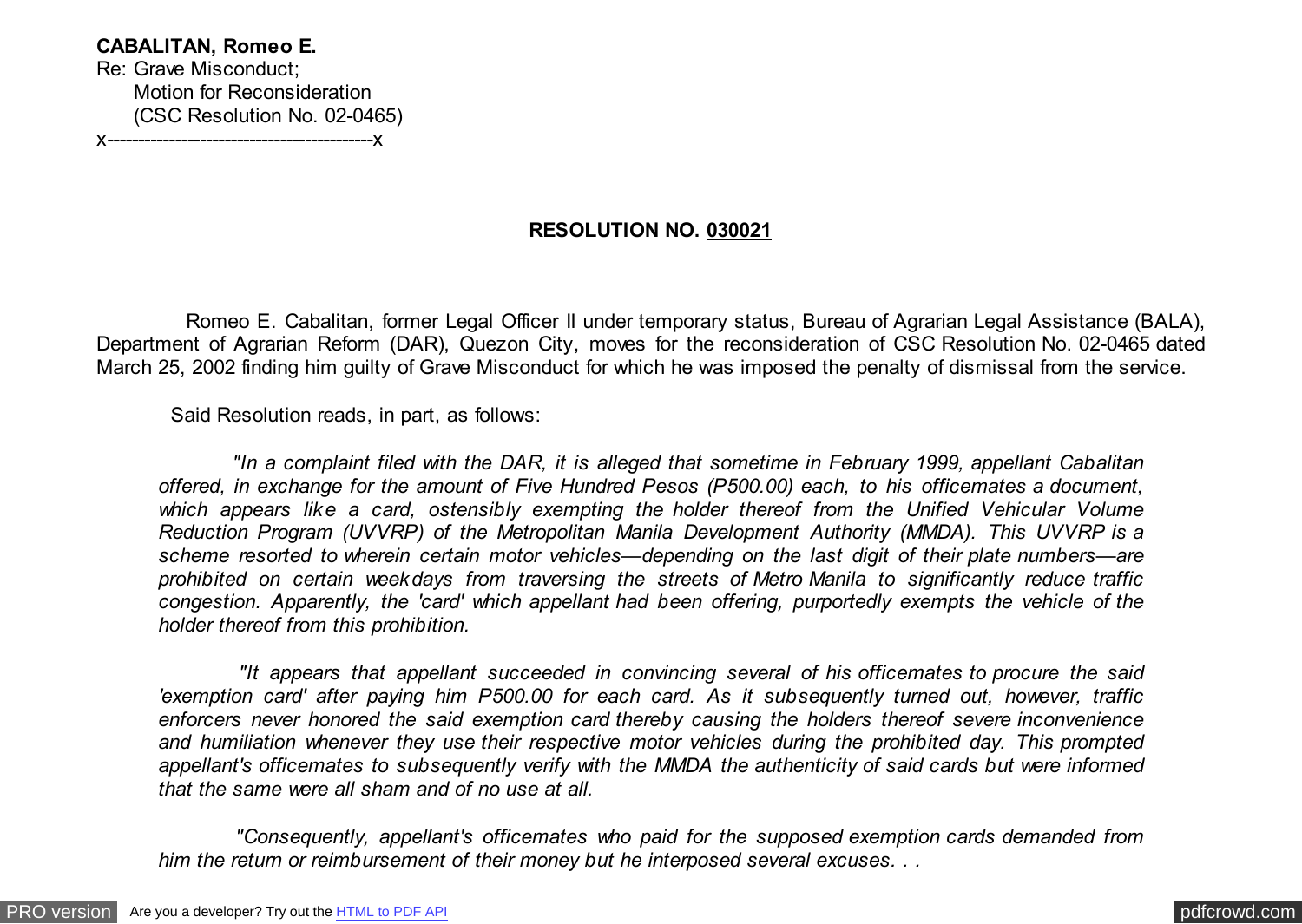*"The evidence on record fully establishes the fact that appellant himself was actively engaged and showed extraordinary eagerness in 'selling' or rather offering personally to his officemates the said exemption cards. He transacted business with his officemates right in their Offices and during office hours. . .*

## *x x x*

 *"It need not be overemphasized that when a government employee reports for work, from the commencement of his work schedule until its completion, he is being paid by the government for every minute and every hour thereof. Hence, he is expected to devote his entire working time to the performance of his official functions and duties and is not supposed to be performing such other activities to satisfy his own personal interest. . .*

 *"True, for obvious reasons, the dispensing of a spurious exemption card is definitely alien and unrelated to the official functions and duties of appellant. Appellant, however, cannot relieve himself from any liability since such act, performed during office hours at that, is indubitably a direct violation of the Civil Service Law and rules as explained above. There is, therefor, no merit in his argument that since the act of offering an exemption card to his officemate is not related to his official functions, he cannot be held liable therefore. Indeed, for having deliberately violated an established rule, appellant is indubitably guilty of Grave Misconduct, a grave offense punishable by dismissal from the service.*

## *x x x*

 *"WHEREFORE, the appeal of Romeo E. Cabalitan is hereby DISMISSED for want of merit. He is found guilty of Grave Misconduct for which he is imposed the penalty of dismissal from the service including all its accessory penalties. . ."*

In his motion for reconsideration, Cabalitan, through counsel, argues, as follows:

 *"The findings of the Honorable Commission that there was indeed a Grave Misconduct committed by our client due to the deliberate and intentional transaction made by Romeo E. Cabalitan during office hours as testified to by the two prosecution witnesses belies the fact that it was so deliberate and intentionally done as pictured by the witnesses so as to let it appear that it was only said Romeo E. Cabalitan using the office hours then and can not be made possible without the participation also of the said witnesses. Moreover, there is a principle in law that is applicable to the case at bar that of pari-delicto.*

 *"Moreover, the basis of the alleged misconduct is not even related to the duties and functions of the respondent as an employee of the DAR. Misconduct has been defined 'such as affects his performance of his*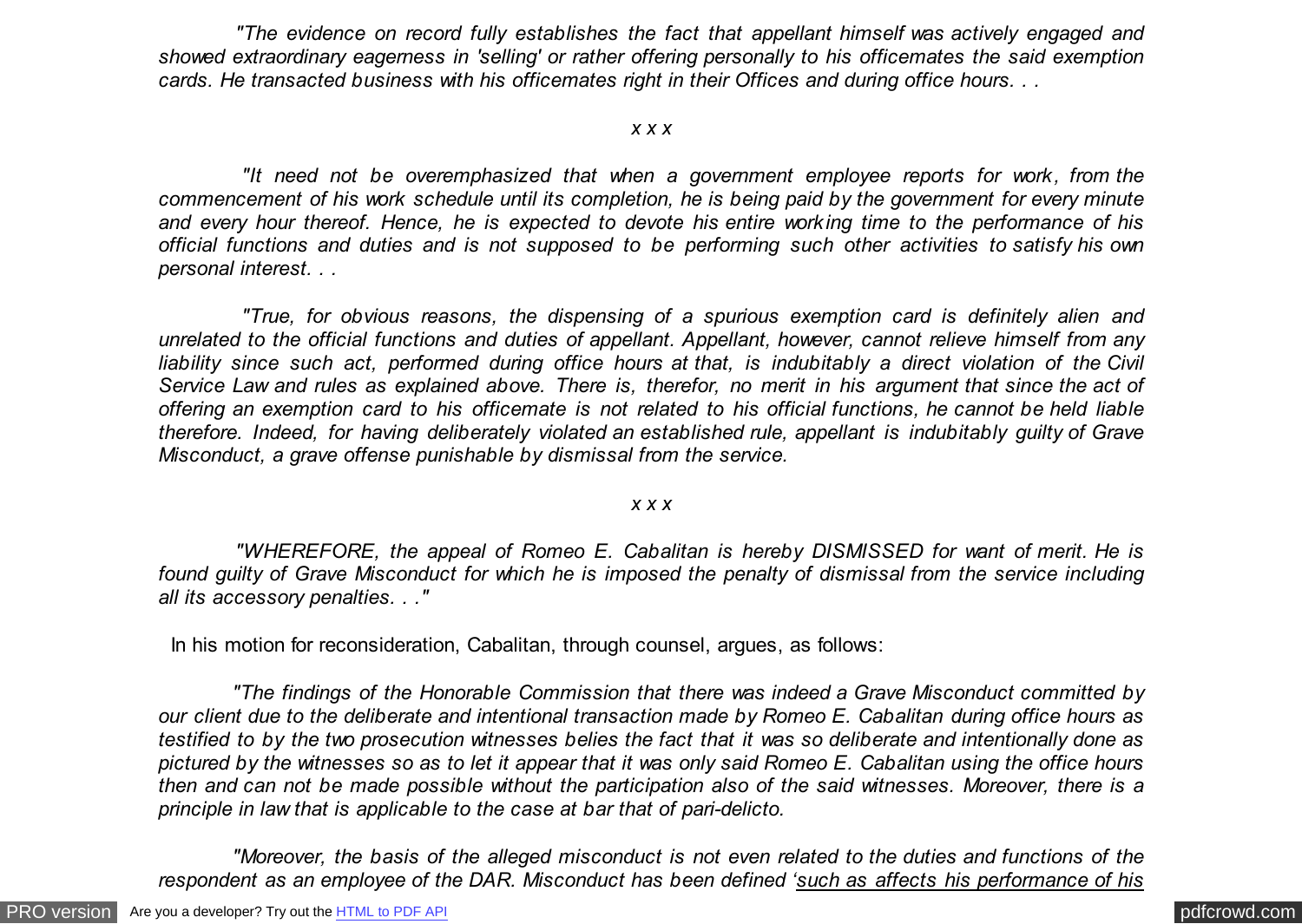*duties as an officer and not as affects his character as a private individual. In such cases, it has been said at all times, it is necessary to separate the character of the man from the character of the officer. Absence of showing that the acts are linked with the performance of his official duties, the pending administrative case against him should be dismissed.' (Palma, Sr. vs. Fortich, 147 SCRA 397)*

*x x x*

 *"Consequently, in this case, there is no misconduct in office as that contemplated by law. Absence of showing that the acts are linked with the performance of his official duties, he must be exculpated from any liability on the charges."*

 It is apparent that Cabalitan's act of *"selling exemption cards"* which, subsequently turned out to be fictitious, is definitely not part of or related to his official duties and functions as Legal Officer II. The Commission is fully aware of this. In fact, the Commission unequivocally stated in the Resolution being sought to be reconsidered that *"for obvious reasons, the dispensing of a spurious exemption card is definitely alien and unrelated to the official functions and duties of appellant (Cabalitan)."* It would, thus, appear that Cabalitan should not be held liable for the serious offense of Grave Misconduct warranting the imposing upon him of the penalty of dismissal from the service. In explaining this principle, the Supreme Court, in the case of **Tenza vs. Espinelli, 108 SCRA 157**, ruled that:

 *"Misconduct warranting removal from office of an officer, must have direct relation to and be connected with the performance of official duties amounting either to maladministration or willful, intentional neglect and failure to discharge the duties of office."*

 This does not mean, however, that Cabalitan is entirely free from any administrative liability. It must be stressed that in the Resolution being sought to be reconsidered, it had been unquestionably established that Cabalitan had exhibited the temerity of selling fictitious exemption cards to his officemates, during office hours, instead of performing his official duties. Be it noted that whenever Cabalitan reports for work on any given working day, he is being paid for every minute of the hour and every hour of his working period. Hence, he is expected to be performing his official functions and duties during his entire working period and is not expected to be engaging in any other business such as selling exemption cards. Indeed, Cabalitan's act of selling exemption cards during office hours is not only in violation of the Civil Service Law and rules but an act constituting the offense of Conduct Prejudicial to the Best Interest of the Service. Hence, he must pay for such misdeeds.

 **WHEREFORE,** the motion for reconsideration of Romeo E. Cabalitan is hereby **DENIED** for lack of merit. Accordingly, CSC Resolution No. 02-0465 dated March 25, 2002 is affirmed but with the modification that Romeo E. Cabalitan is found guilty only of Conduct Prejudicial to the Best Interest of the Service for which he is imposed the penalty of nine (9) months suspension from the service. Considering, however, that his appointment as Legal Officer II under temporary